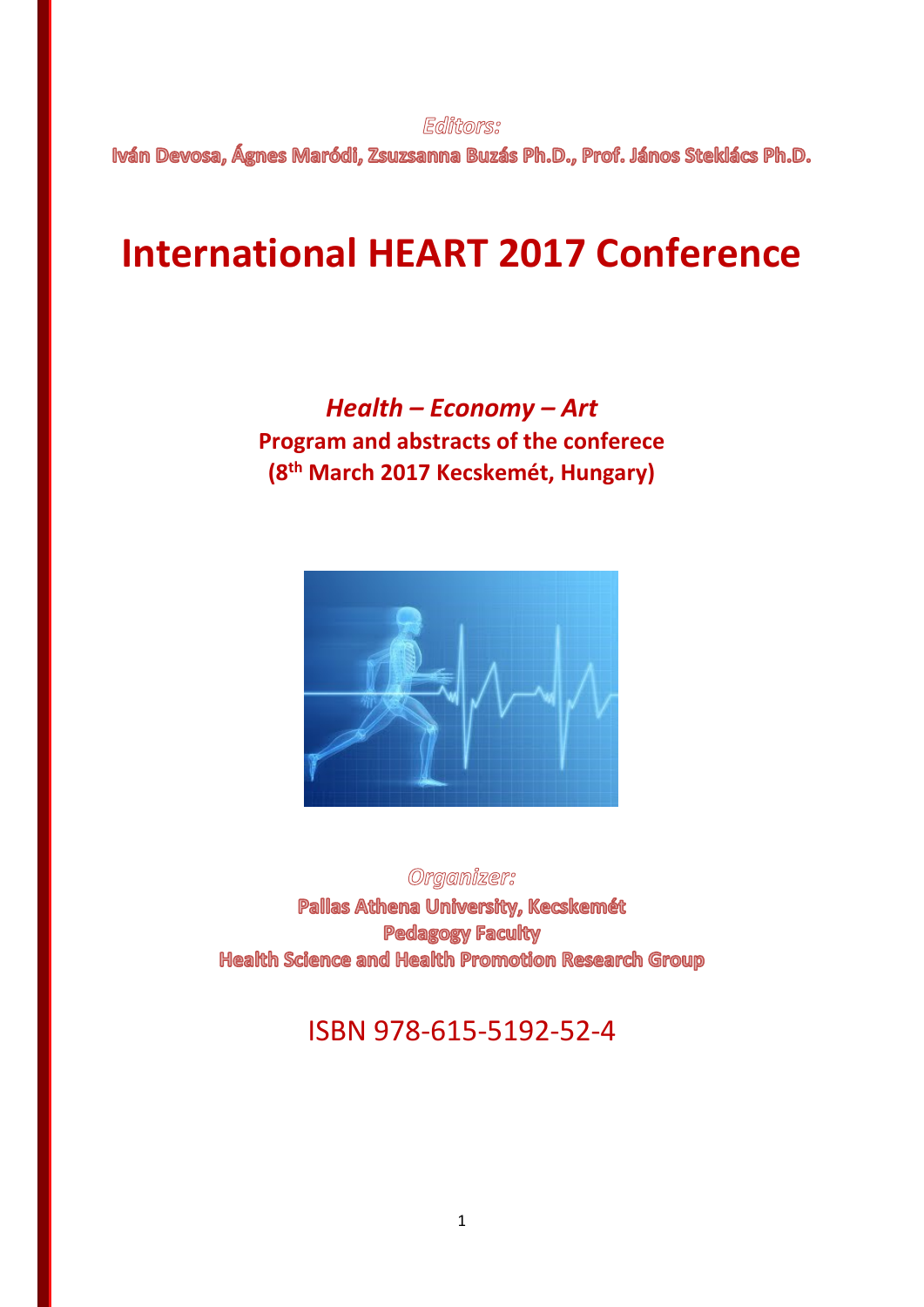## **Sponsors:**



Pallas Athena University, Kecskemét



Pedagogy Faculty

The book had already been registered in MTMT until the day of the conference.

# **Publisher:**

Dean of the Pedagogy Faculty, Pallas Athena University, Kecskemét, Hungary

## **Format:**

Portable Document Format (PDF) 1.4, with restrictions of PDF/A-1 (ISO 19005-1)

v. 6.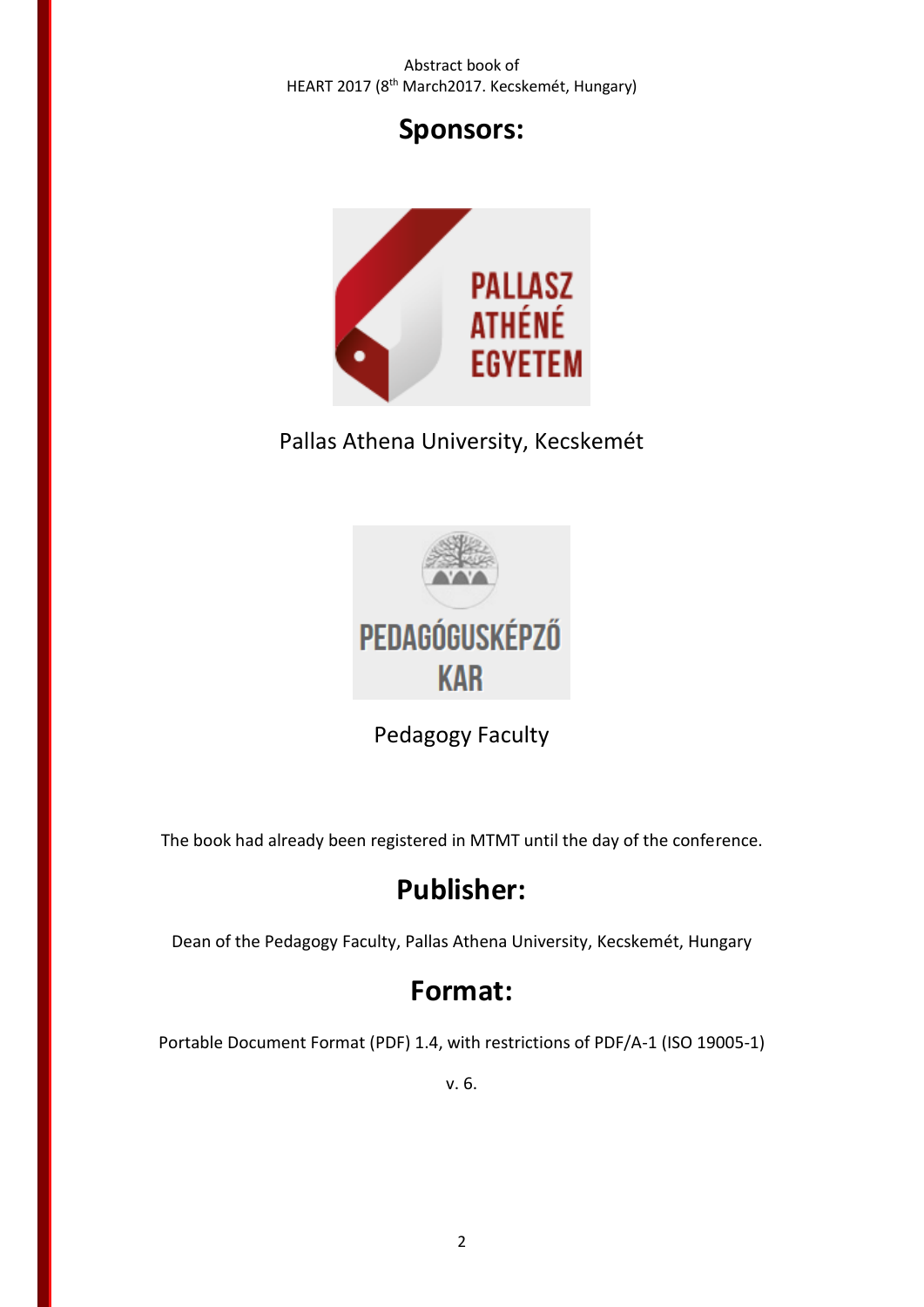## **CONFERENCE PROGRAM**

*Details can be found at the proper abstract.*

- **9:30 Registration**
- **10:00 Opening speech: Prof. János Steklács Dean of Teacher Training Faculty, Pallas Athena University**
- **10:10 Welcome concert: Beatrix Kovács - guitar, Anna Ötvös - flute**
- 10:30 KEYNOTE SPEAKER: Prof. Damien Sagrillo Ph.D. *Univerisity of Luxembourg Music and Social Health*
- 10:50 KEYNOTE SPEAKER: Prof. Bártfai György M.D., Ph.D. *University of Szeged* Reliable Contraception Among Adolescents
- 11:10 Zubrecki Anita[1], Devosa Iván[2], Vanya Melinda[1], Prof. Bártfai György Ph.D. [1]*1. Szegedi Tudományegyetem 2. Pallasz Athéné Egyetem* A kézszorító erő diagnosztikai jelentősége
- 11:25 András Nagy M.D., Ph.D. [1,2]; Márta Nagy M.D.[2] *1. Pallasz Athene University 2. Bács-Kiskun County Hospital* A mozgás szerepe a nők kardiovaszkuláris kockázatának csökkentésében
- 11:40 Marietta Kékes Szabó *University of Szeged* Mental health problems and stigmatization
- 12:00 Papp Lilla M.D. Ph.D.[1], Buzás Zsuzsa Ph.D.[2] *1. Semmelweis Egyetem, Szentágothai János Idegtudományi Doktori Iskola 2. Szegedi Tudományegyetem ,BTK Neveléstudományi Doktori Iskola* 'Music is medicine.' (Music from biomedical perspective)
- 12:15 Benedekfi István [1], Devosa Iván [2] *1. Szegedi Tudományegyetem, BTK Neveléstudományi Doktori Iskola 2. Pallasz Athéné Egyetem* A lapról-játék vizsgálata zongoristáknál EEG-s módszerek segítségével.
- 12:30 Devosa Iván[1], Maródi Ágnes[2], Zsuzsa Buzás Ph.D.[1], Tamás Grósz[2], László Stachó Ph.D. [2,3], István Benedekfi [2], Prof. János Steklács Ph.D.[1]*1. Pallasz Athene University 2. University of Szeged 3. Liszt Academy Faculty of Music* The CMM (Complex Measuring Method) in the practice (1st years's experiences)
- 12:45 Lipócziné Csabai Sarolta Ph.D. *Pallasz Athéné Egyetem* Konfrontáció a betegség- és haláltematikával a külföldi gyermek- és ifjúsági irodalomban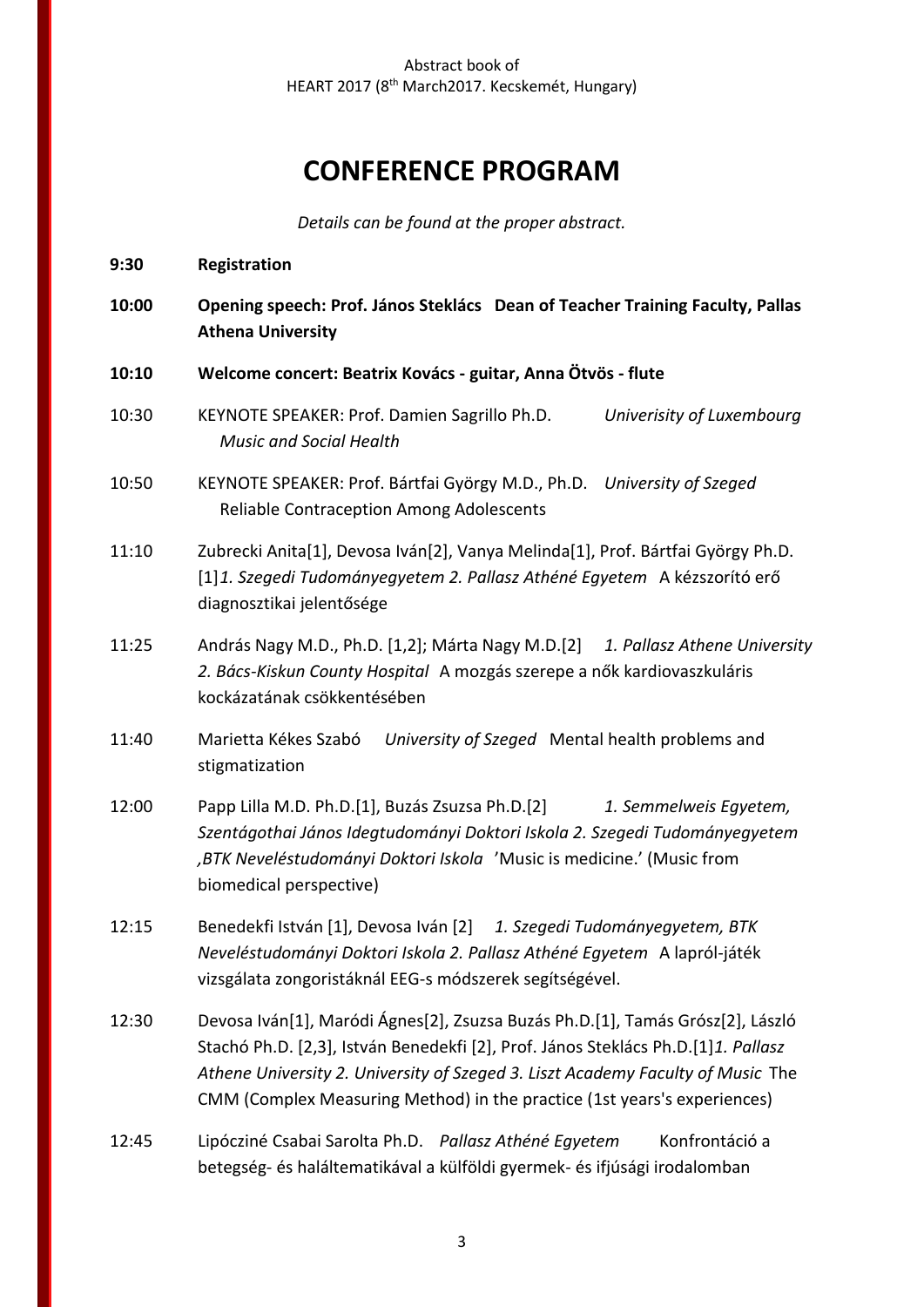| 13:00 | <b>Cofee break (lunch for lecturers)</b>                                                                                                                                                                                                                                                                                                                                                                                  |
|-------|---------------------------------------------------------------------------------------------------------------------------------------------------------------------------------------------------------------------------------------------------------------------------------------------------------------------------------------------------------------------------------------------------------------------------|
| 14:00 | Marozsi Myrtill Noella Pallasz Athéné Egyetem, Pedagógiai Kutatóműhely<br>Szexedukáció - tabutéma és létszükséglet                                                                                                                                                                                                                                                                                                        |
| 14:15 | Hercz Mária Ph.D.<br>Pallasz Athéné Egyetem<br>A pedagógia Bermuda-<br>háromszöge: hová tűnt a mentálhigiéné                                                                                                                                                                                                                                                                                                              |
| 14:30 | Lehel Bernadett Budapesti Gazdasági Egyetem - KVIK<br>Családbarát<br>munkahely - miért fontos és hogyan lehet megvalósítani? Family friendly<br>workplace - why is it important and how to realize it?"                                                                                                                                                                                                                   |
| 14:45 | Melinda Vanya M.D. [1,2] Ivan Devosa[2] Szabina Szucs M.D.[3], Agnes Vetro<br>M.D.[3], Prof. Gyorgy Bartfai M.D.[1] 1 Department of Obstetrics and<br>Gynaecology, University of Szeged, 2 PAE PK Health Research and Health<br>Promotion Research Group, Kecskemet 3 Division of Adolescent Psychiatric,<br>Department of Pediatrics, University of Szeged<br>Pre-, and Perinatal markers<br>of autism spectrum disorder |
| 15:00 | Bereczki Róbert[1], Buzás Zsuzsa Ph.D.[2] 1. Sárospataki Református<br>Kollégium Gimnáziuma, Általános Iskolája és Diákotthona 2. Pallasz Athéné<br>Egyetem Az énekkarok szerepe a gyülekezetek életében                                                                                                                                                                                                                  |
| 15:15 | Szabó Gréta, Szlapák Zsófia és Kékes Szabó Marietta Szegedi Tudományegyetem<br>A munkamotiváció vizsgálata tanító és szociálpedagógus hallgatók körében                                                                                                                                                                                                                                                                   |
| 15:30 | Zoltan Szatmari Ph.D. Pallas Athena University<br>Az élesztőgombáktól egy<br>edzéselméleti szabályig / From yeasts to a theoretical exercise rule                                                                                                                                                                                                                                                                         |
| 15:45 | Csépe Szabolcs[1], Buzás Zsuzsa Ph.D.[2]<br>Pallasz Athéné Egyetem<br>Ritmus, zene és sport a digitális világban                                                                                                                                                                                                                                                                                                          |
| 16:00 | Viktor József Vojnich Ph.D.<br>Pallasz Athéné University, Faculty of Horticulture<br>and Rural Development Teff (Eragrostis tef) is the new cereal crops in Hungary                                                                                                                                                                                                                                                       |
| 16:15 | Vígh-Kiss Erika Rozália [1,2]<br>1. Szegedi Tudományegyetem, BTK<br>Neveléstudományi Doktori Iskola 2. Balassi Bálint Nyolcévfolyamos Gimnázium,<br>Oktatás – egészség – tudásgazda(g)ság<br><b>Budapest</b>                                                                                                                                                                                                              |
| 16:30 | <b>Cofee break</b>                                                                                                                                                                                                                                                                                                                                                                                                        |
| 16:45 | Kékes Szabó Marietta, Szlapák Zsófia, Szabó Gréta<br>Szegedi Tudományegyetem<br>Tárgyhasználat, játéktevékenység                                                                                                                                                                                                                                                                                                          |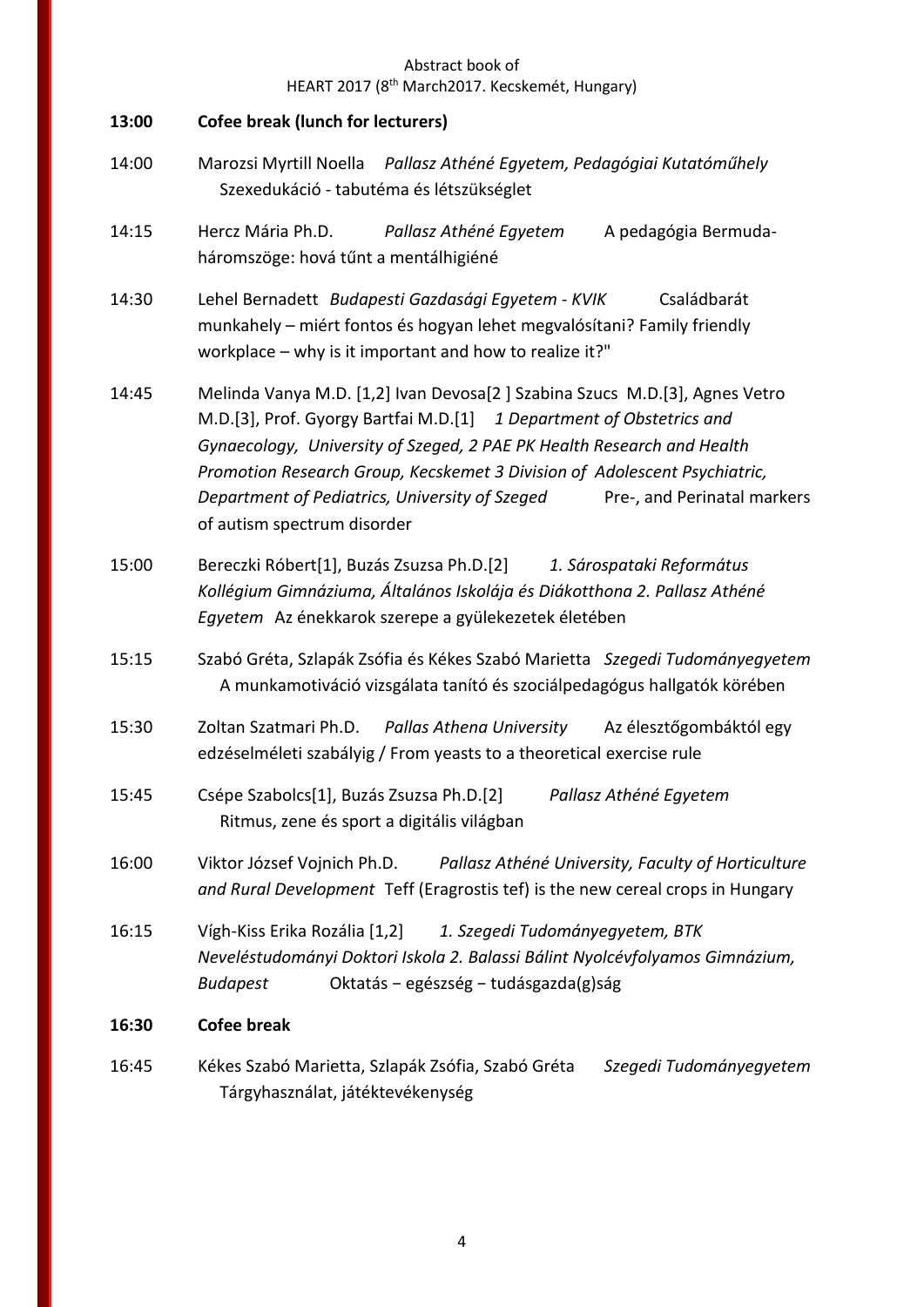- 17:00 Tóth Johanna, Kékes Szabó Marietta *Szegedi Tudományegyetem* Párkapcsolati mintázatok a mai magyar társadalomban és a népmesék világában
- 17:15 Thékes István *Gál Ferenc Főiskola, Szeged* Egy integrált angol mint idegen nyelvi szókincsteszt eredményei 6. Évfolyamosok körében egy koopratív tanulásszervezési fejlesztést követően.
- 17:30 Kiss Vivien, Judit Neszt Ph.D. *Pallasz Athéné Egyetem* Bullying az óvodában
- 17:45 László Stachó Ph.D. [1,2]*1. Liszt Academy Faculty of Music 2. University of Szeged* Renewal of Hungarian music pedagogy: New Kodály-based methodologies and practices to enhance the humanistic and social impact of music making.
- 18:00 **CONCERT by László Stachó Ph.D. / Renaissance DANCE HOUSE led by Zsuzsanna Buzás Ph.D. / Roundtable discussion led by Iván Devosa**

# Gitarkoncert International HEART 2017 Conference

Fellép: KOVACS Beatrix Fuvolán közreműködik: ÖTVÖS Anna